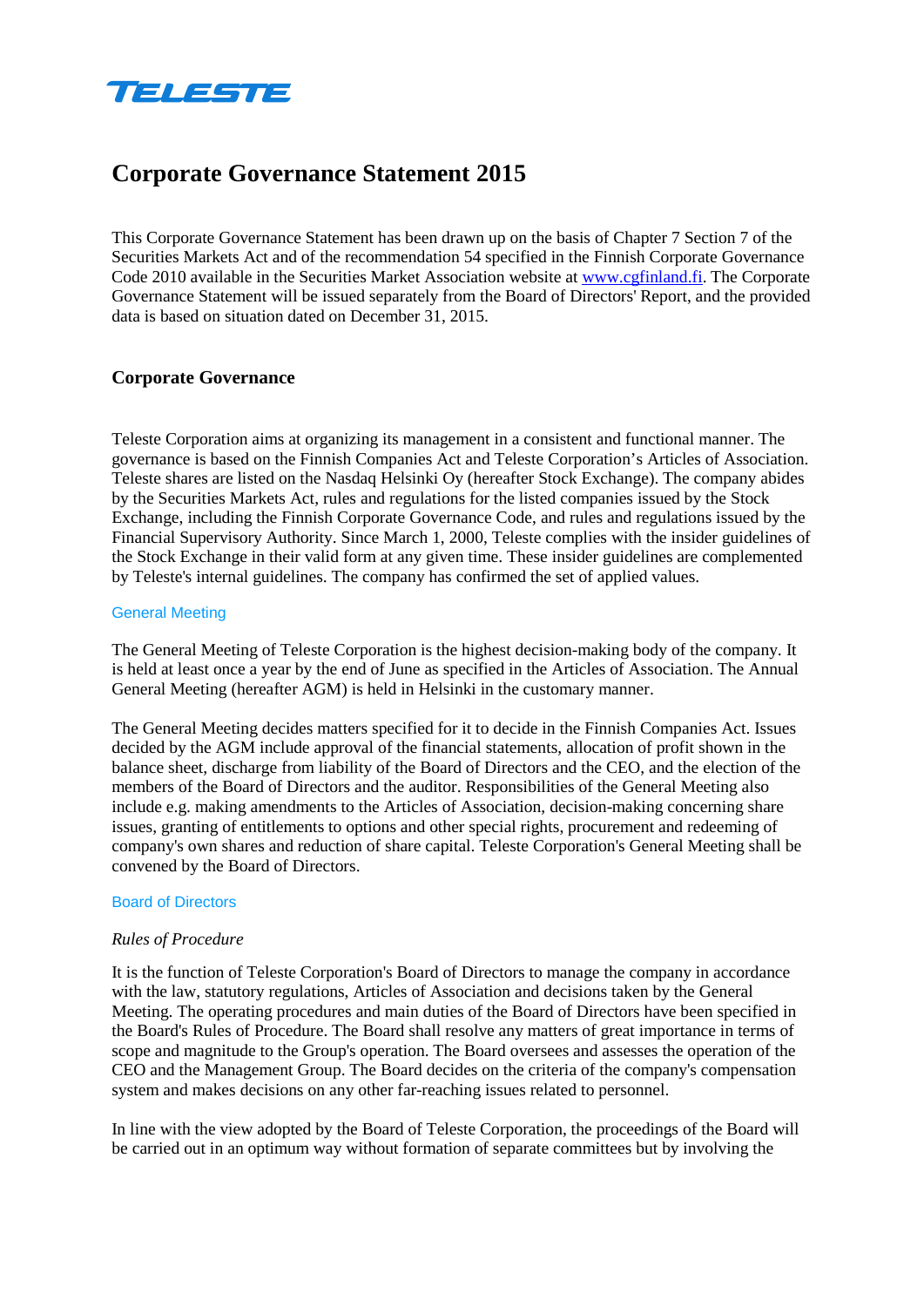entire Board in the so-called committee proceedings. The Board is also carrying out the duties of the Audit Committee.

The Board shall conduct an annual evaluation of its performance and working methods. The Board has laid down rules of procedure according to which the essential duties of the Board include the following:

- Provision for the company business strategy and its revision at regular intervals,
- Approval of annual budgets and supervision of their implementation,
- Decisions concerning major investments and divestments,
- Handling and approval of annual financial statements and interim reports,

• Appointment of the CEO and discharging him from his duties and specification of his responsibilities and conditions of work,

• Decisions concerning incentive and bonus systems involving management as well as personnel and presentation of any related proposals to the AGM as required,

• Annual revision of any essential risks related to the company operation and management thereof,

• Laying down the company values and policies.

## *Election and Term of Office of the Board of Directors*

According to the Articles of Association, the Board consisting of a minimum of three and a maximum of eight members will be elected annually at the Annual General Meeting. Members shall hold office until the end of the next AGM. The Board shall elect Chairman of the Board from amongst its members.

In its meeting held on April 9, 2015, the AGM elected the six persons specified below to the Board of Directors of Teleste Corporation. Marjo Miettinen was elected Chairman by the members of the Board.

Marjo Miettinen, Chairman, b. 1957, M.Sc. (Ed.), EM Group Oy, Board Professional, Board Member since 2009

Pertti Ervi, Member of the Board, b. 1957, B.Sc. (Eng.), Independent Consultant, Board Member since 2009

Jannica Fagerholm, Member of the Board, b. 1961, M.Sc. (Econ.), Signe and Ane Gyllenberg Foundation, Managing Director, Board Member since 2013

Esa Harju, Member of the Board, b. 1967, M.Sc. (Eng.), Independent Consultant, Board Member since 2012

Kai Telanne, Member of the Board, b. 1964, M.Sc. (Econ.), Alma Media Corporation, CEO, Board Member since 2008

Petteri Walldén, Member of the Board, b. 1948, M.Sc. (Eng.), Board Member since 2009

The Members of the Board are not employed by the company, and are in line with the issued Finnish recommendations independent of the company and any significant shareholders of it with the exception of Chairman Marjo Miettinen, who is a Board Member of EM Group Oy, a significant shareholder.

In 2015, the Board of Directors of Teleste Corporation had 9 meetings. The attendance of the Directors at the Board meetings was 94 %. In addition to the Members of the Board the meetings were attended by the CEO, the Deputy CEO and the CFO and also persons invited separately as required.

#### *Remuneration for the Members of the Board*

The remuneration for the Members of the Board of Directors is decided on by the Annual General Meeting. On April 9, 2015, the AGM decided that the Chairman of the Board be paid until the next AGM EUR 40 000 per year and each Member EUR 28 000 per year. Remuneration for the Members of the Board will be paid so that 40% of the specified annual amount will be used to purchase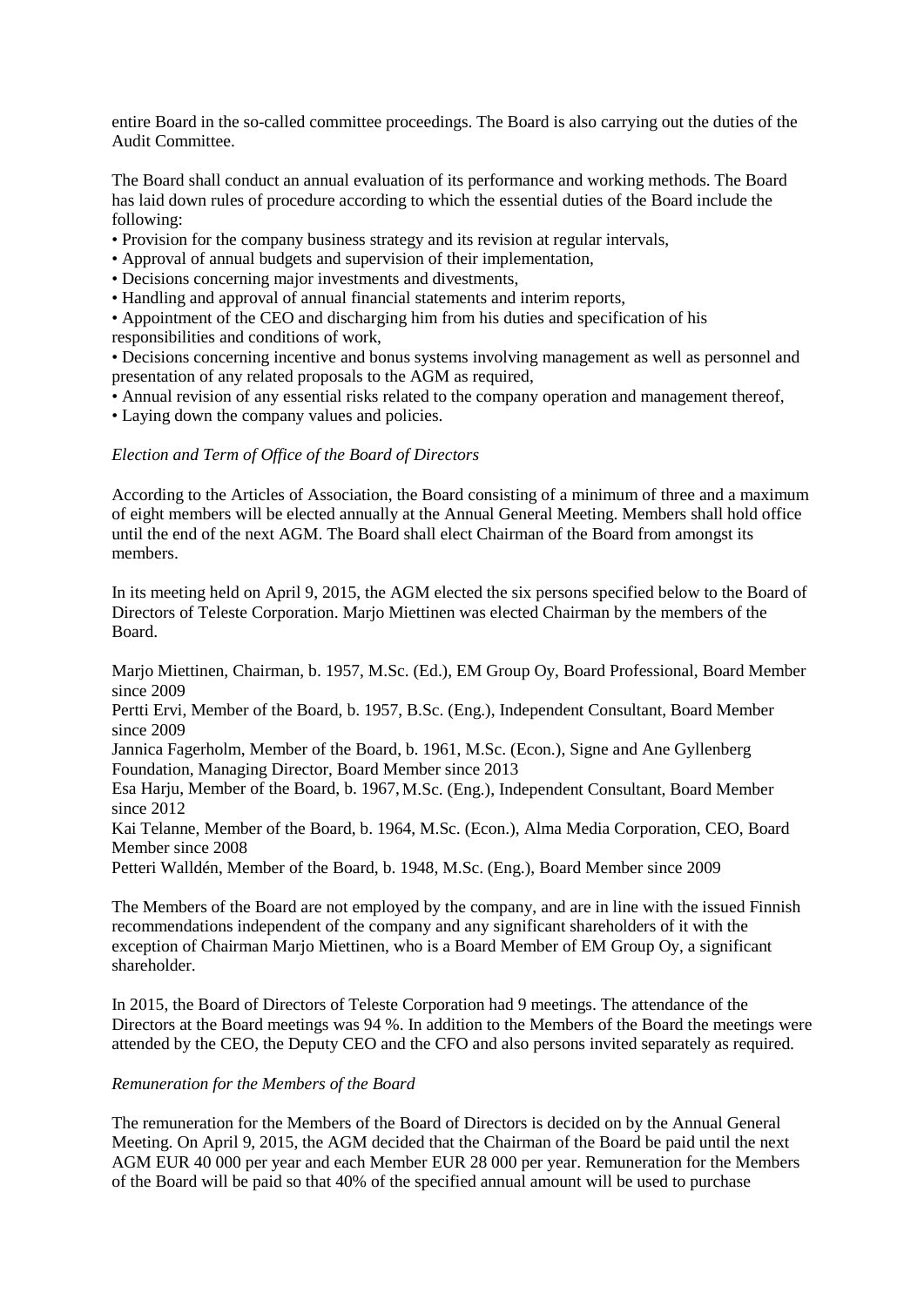Teleste's shares or alternatively the shares may be conveyed by using the own shares held by the company, and the rest will be paid in cash.

Salaries, remuneration and other benefits paid in 2015 to the Board of Directors were as follows: Marjo Miettinen, EUR 40 000 including 2 360 Teleste shares Pertti Ervi, EUR 28 000 including 1 652 Teleste shares Jannica Fagerholm, EUR 28 000 including 1 652 Teleste shares Esa Harju, EUR 28 000 including 1 652 Teleste shares Kai Telanne, EUR 28 000 including 1 652 Teleste shares Petteri Walldén, EUR 28 000 including 1 652 Teleste shares

## President and CEO

The company's CEO is in charge of the Group's business operations and corporate governance in line with the law, Teleste Corporation's Articles of Association as well as instructions and regulations issued by the Board.

Detailed terms of employment of the CEO are specified in a separate contract which has been approved by the Board. CEO is not a member of Teleste's Board of Directors. The current President and CEO of Teleste Corporation, Jukka Rinnevaara, b. 1961, M.Sc. (Econ.), assumed his present responsibilities on November 1, 2002. The CEO is assisted by the Management Group.

The company's Board of Directors decides on the salary, remuneration and other benefits received by the CEO. Salary, remuneration and other fringe benefits paid in 2015 to the CEO of Teleste Corporation totaled EUR 472 721. In addition, there was an additional pension payment of EUR 62 728 in the financial year.

When Teleste Corporation acquired all the shares in Teleste Management II Oy, the CEO received as a shareholder of Teleste Management II Oy, in return, shares in Teleste Corporation and cash. The net value of the compensation was EUR 760 421.

The contractual age of retirement of CEO Jukka Rinnevaara is 60. Charges resulting from additional voluntary pension scheme are included in the post-employment benefits. Pension liability of EUR 70 000 related to this additional pension plan is included in Teleste Corporation's balance sheet.

As to the contract of CEO Rinnevaara, his term of notice has been specified as six (6) months in case the CEO decides to withdraw, and eighteen (18) months should the contract be terminated by the company. Upon termination of contract of the CEO by the company, the CEO will be paid a compensation corresponding to eighteen (18) months without benefits.

#### Management Group

The Teleste Corporation Management Group is chaired by the CEO who reports to the Board of Directors. On December 31, 2015, the Group's Management Group consisted of seven members including the CEO, to whom the Management Group members report. Members of the Management Group are directors of Teleste's business areas and the Group Management. Subsidiaries are operating as parts of the business areas.

The Management Group handles the main issues that concern managing the company, such as issues related to strategy, budget, interim reports and acquisitions, and prepares investments for approval by the Board of Directors. The Management Group meets, as a rule, once a month and at other times, when necessary.

Decisions concerning incentive and remuneration systems for the management are made by the Board of Directors based on proposal made by the CEO.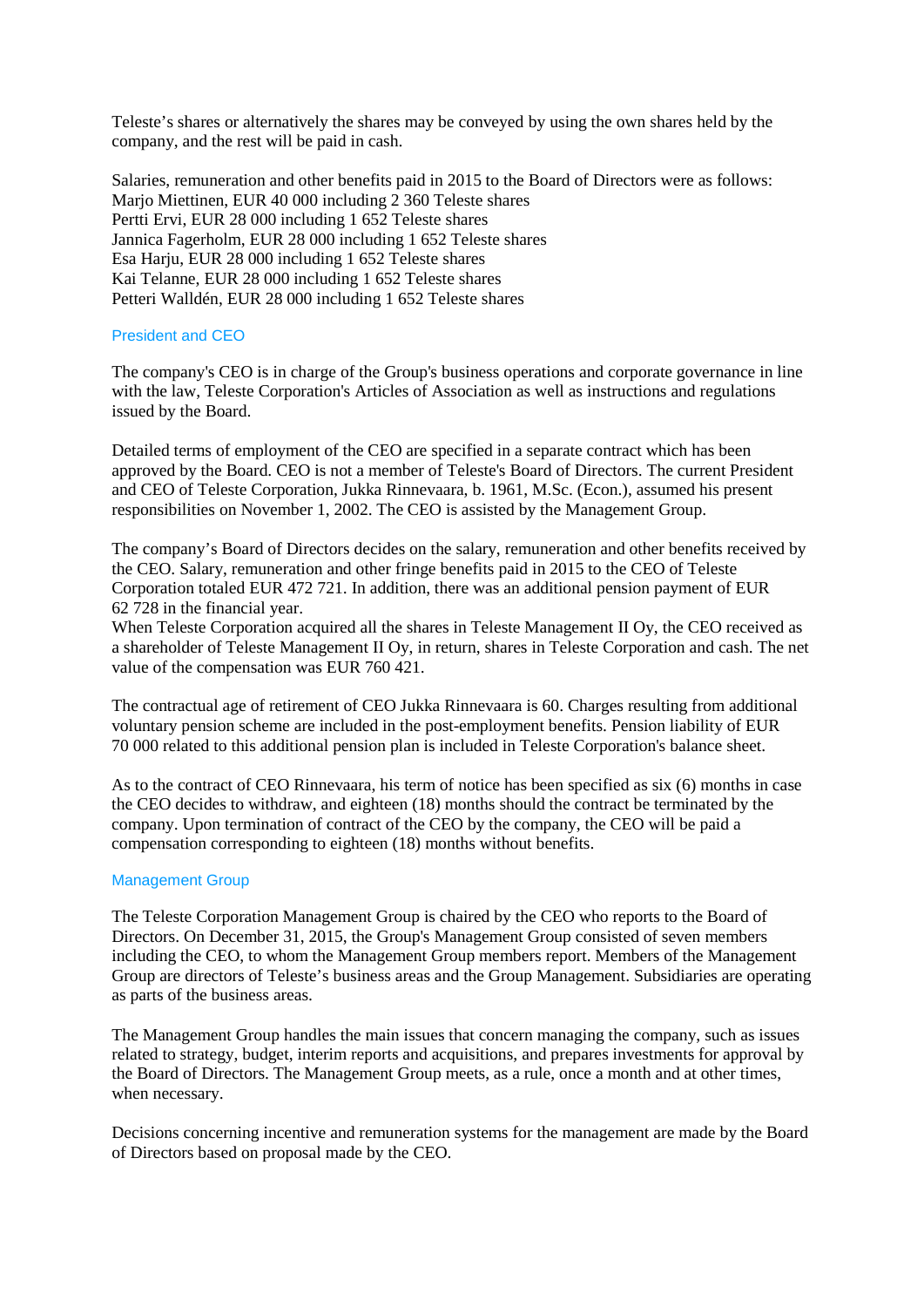Salary for all members of the Management Group consists of a fixed basic salary and a results-based bonus. The amount of results-based bonus is determined by the company performance, the business area in question and other key operative objectives.

The Management Group including the CEO has a group pension plan in which the members' retirement age is 60 years. The planned amount of pension is 60% of the regular annual earnings paid in the four years preceding the occurrence of retirement. In this calculation, pensions to be paid in line with the Employees' Pensions Act (TyEL) will be taken into account.

# **Incentive Schemes and Ownership by the Management**

## Share Ownership and Options of the Management Group

On December 31, 2015, Teleste Corporation's CEO owned 95 415 Teleste Corporation's shares. Other members of the Management Group owned 24 748 Teleste Corporation's shares.

On December 31, 2015, Teleste did not have any running stock option programs and the CEO and the members of Teleste Corporation's Management Group did not hold any Teleste options.

For holdings held by the CEO and the Management Group, see Notes section: Related party transactions.

## Teleste Management ll Oy

On 5 December, 2011, Teleste Corporation's Board of Directors decided on two new share-based incentive schemes for the members of the Management Group and for the key personnel. For such shareholding, some members of the Management Group established a company by the name of Teleste Management II Oy, the entire share capital of which they or their controlled entities owned.

Teleste Management II Oy was in possession of 542 000 Teleste Corporation's shares. CEO's holding in the Teleste Management II Oy shares standed at 31.25% while the ownership by other members equalled 68.75%.

The shareholders of Teleste Management II Oy and Teleste Corporation agreed on May 12, 2015, that Teleste Corporation will acquire all the shares in Teleste Management II Oy. The shareholders of Teleste Management II Oy received, in return, shares in Teleste Corporation and cash. The Board of Directors of Teleste Corporation decided on May 12, 2015, on a directed share issue and transferred on May 15, 2015, in derogation from the shareholders' pre-emptive subscription rights, 195 133 Teleste Corporation shares held by the company to the shareholders of Teleste Management II Oy against share consideration.

## **Auditing, Revisions, and Audit Expenses**

The term of office of Teleste Corporation auditor expires at the closing of the first Annual General Meeting following the election. On April 9, 2015, Teleste AGM selected Authorized Public Accountants KPMG Oy Ab for the company auditor. The company's Chief Auditor is Esa Kailiala, KHT auditor (authorised public accountant).

In addition to their statutory duties the auditors report to the Teleste Corporation Board of Directors and attend the Board meeting at least once a year.

In 2015, Teleste Group's auditing expenses totaled EUR 175 000 in which the share of KPMG was EUR 152 000. Moreover, units of KPMG have supplied Teleste Group companies with other consultation worth total EUR 91 000 and other than KPMG auditors for EUR 69 000.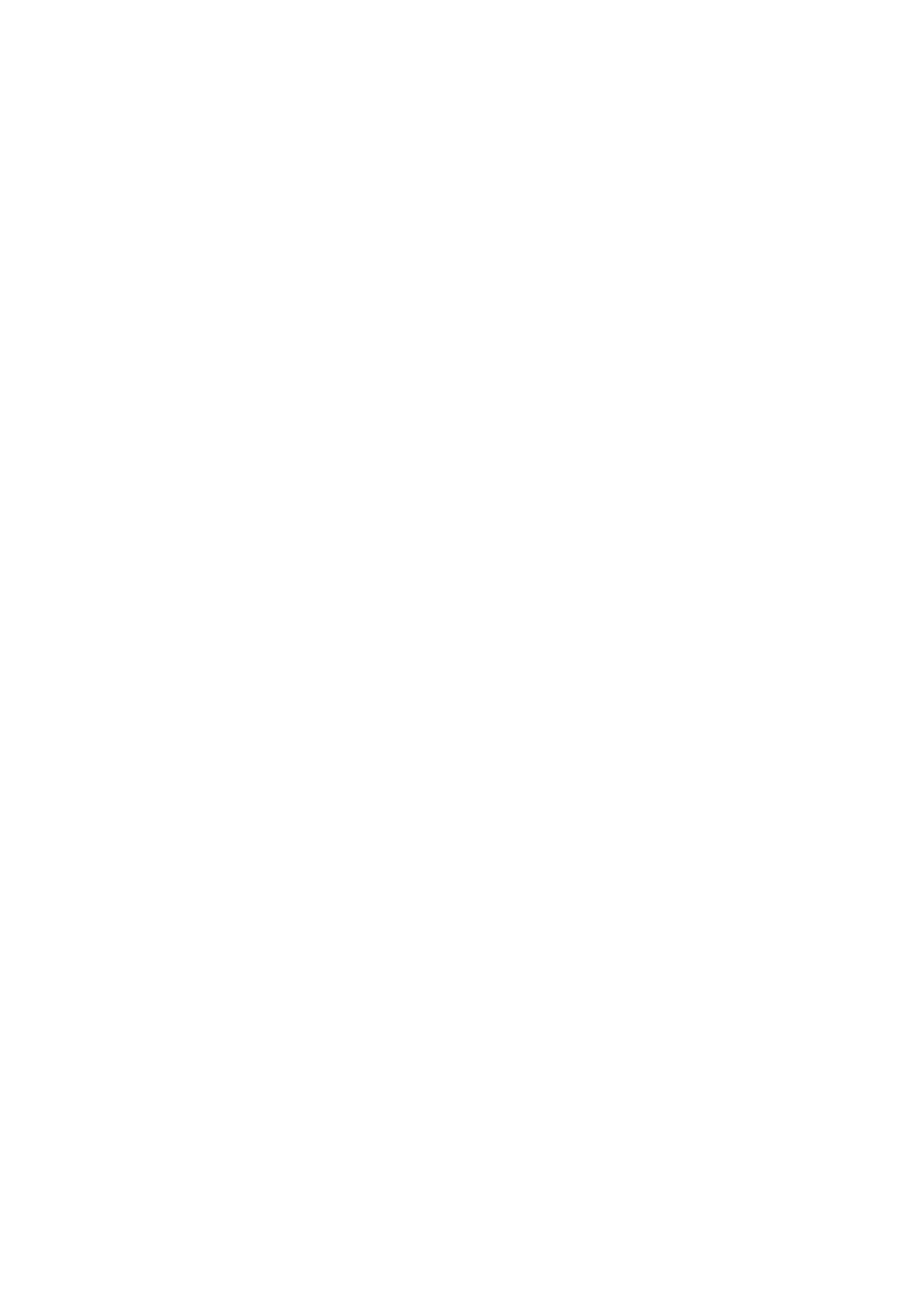# **Insiders**

Since March 1, 2000, Teleste complies with the insider guidelines issued by the Board of Directors of Nasdaq Helsinki Oy in their valid form at any given time. These insider guidelines are complemented by Teleste's internal guidelines.

Membership in Teleste's permanent public insider circle is based on position. Thus, the group consists of Members of the Board of Directors, CEO and the auditors. Furthermore, the extended permanent public insider register includes members of the Management Group and the CEO's assistant. Teleste has also permanent company-specific insiders.

Moreover, insider rules and regulations include provisions concerning temporary commercial activities. Project-specific insider register includes personnel who, based on their position, have access to company's project-specific information, which upon publication may affect the value formation of the company's share. The CEO will assess, on a case-by-case basis, whether an issue or arrangement under preparation will be defined as a project.

It is recommendable for an insider to time any intended trading involving company shares and derivatives in such a manner that optimum information affecting the value of the shares is available in the market at the time. The permanent members of Teleste's insider register are obliged by the socalled Silent Period during which trading on company shares is banned completely for 30 days preceding publication of interim reports and the financial statements.

The company insider administration is included in the SIRE system of Euroclear Finland Oy.

# **Internal Supervision, Risk Management and Internal Auditing**

## Internal Supervision

Teleste's internal supervision is designed to support the implementation of the strategy and to ensure the achievement of the specified goals, compliance with the regulations as well as reliability and correctness of the conducted financial reporting. Internal supervision is based on Teleste's values and corporate culture as well as on mutually supporting structures and processes within the Group and operational levels. Management of the Group and the business units monitor the internal supervision as part of their normal managerial duties while the Board evaluates and ensures its correctness and efficiency. Supported by Teleste's centralised controller function, management of the relevant business area in both business areas answers for the compliance with the internal supervision principles on every level of the areas in question.

#### Risk Management

Group risk policy with the relevant principles and objectives are subject to approval by the Teleste Board of Directors. Risk management is based on the specified strategic and business objectives of the Teleste Group. Risk management aims to ensure achievement of operational goals so that essential risks affecting the business operation and posing a threat to its objectives are identified and these will be monitored and evaluated at all times. The risk management methods are specified and the implementation of risk prevention is attempted through the same. Moreover, any risks that for economic or other reasons are reasonable to insure, are aimed to be covered by insurance. In risk management, the regular evaluation of most significant risks and exercising control thereof in a costeffective manner are emphasized. Risk management supports the business activity and generates added value, assisting decision-making and goal-setting for the management in charge of business. A part of the risk management system is monthly reporting by which the development of the orders